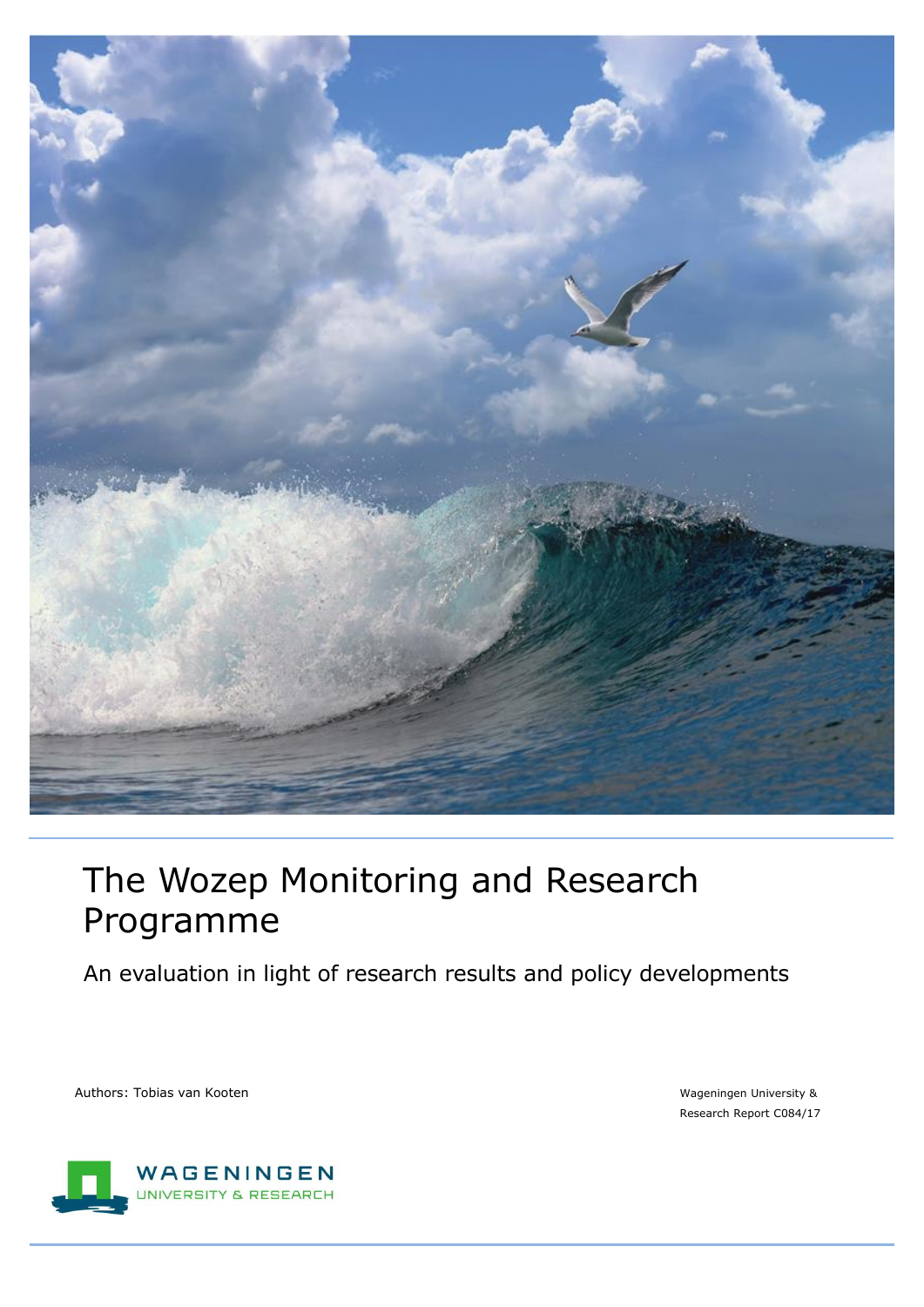# The Wozep Monitoring and Research Programme

An evaluation in light of research results and policy developments

Author(s): Tobias van Kooten

Publication date: 1 November 2017

<span id="page-1-0"></span>Wageningen Marine Research IJmuiden, November 2017

<span id="page-1-1"></span>Wageningen Marine Research report C084/17

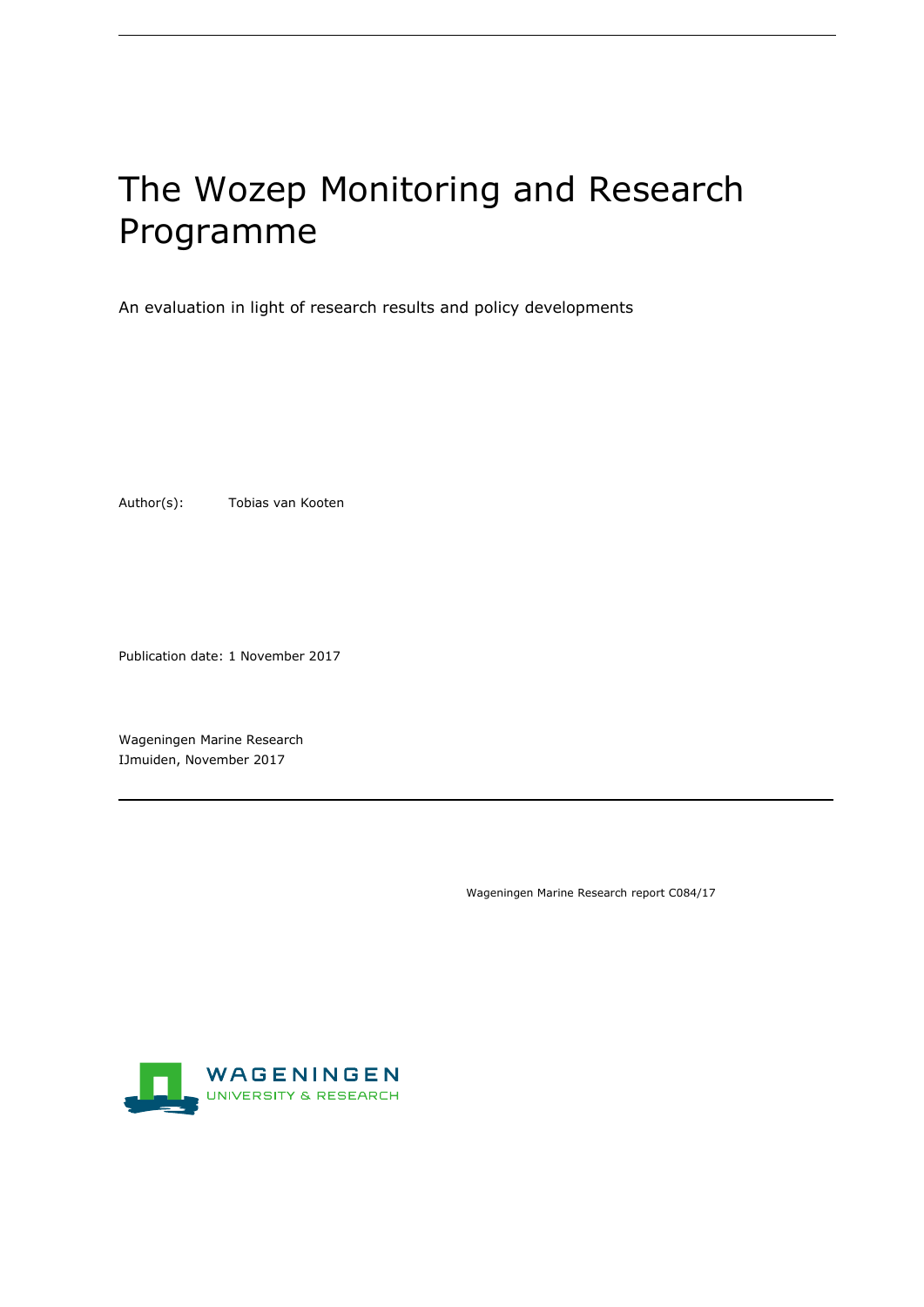Tobias van Kooten*, [2017.](#page-1-0) The Wozep Monitoring and Research Programme; An evaluation in light of research results and policy developments*. IJmuiden, Wageningen Marine Research, Wageningen Marine Research report C084/17.

Date: 1 November 2017

Client: Rijkswaterstaat Water, Verkeer en Leefomgeving Attn.: Dr. I. van Splunder Postbus 2232 3500 GE Utrecht

This report can be downloaded, paper copies will not be forwarded: <https://doi.org/10.18174/426146>

Wageningen Marine Research is ISO 9001:2008 certified.

© 2017 Wageningen Marine Research

Wageningen Marine Research, institute of Stichting DLO is registered in the Dutch trade record nr. 09098104, BTW nr. NL 806511618

The Management of Wageningen Marine Research is not responsible for resulting damage, as well as for damage resulting from the application of results or research obtained by Wageningen Marine Research, its clients or any claims related to the application of information found within its research. This report has been made on the request of the client and is wholly the client's property. This report may not be reproduced and/or published partially or in its entirety without the express written consent of the client.

A\_4\_3\_1 V26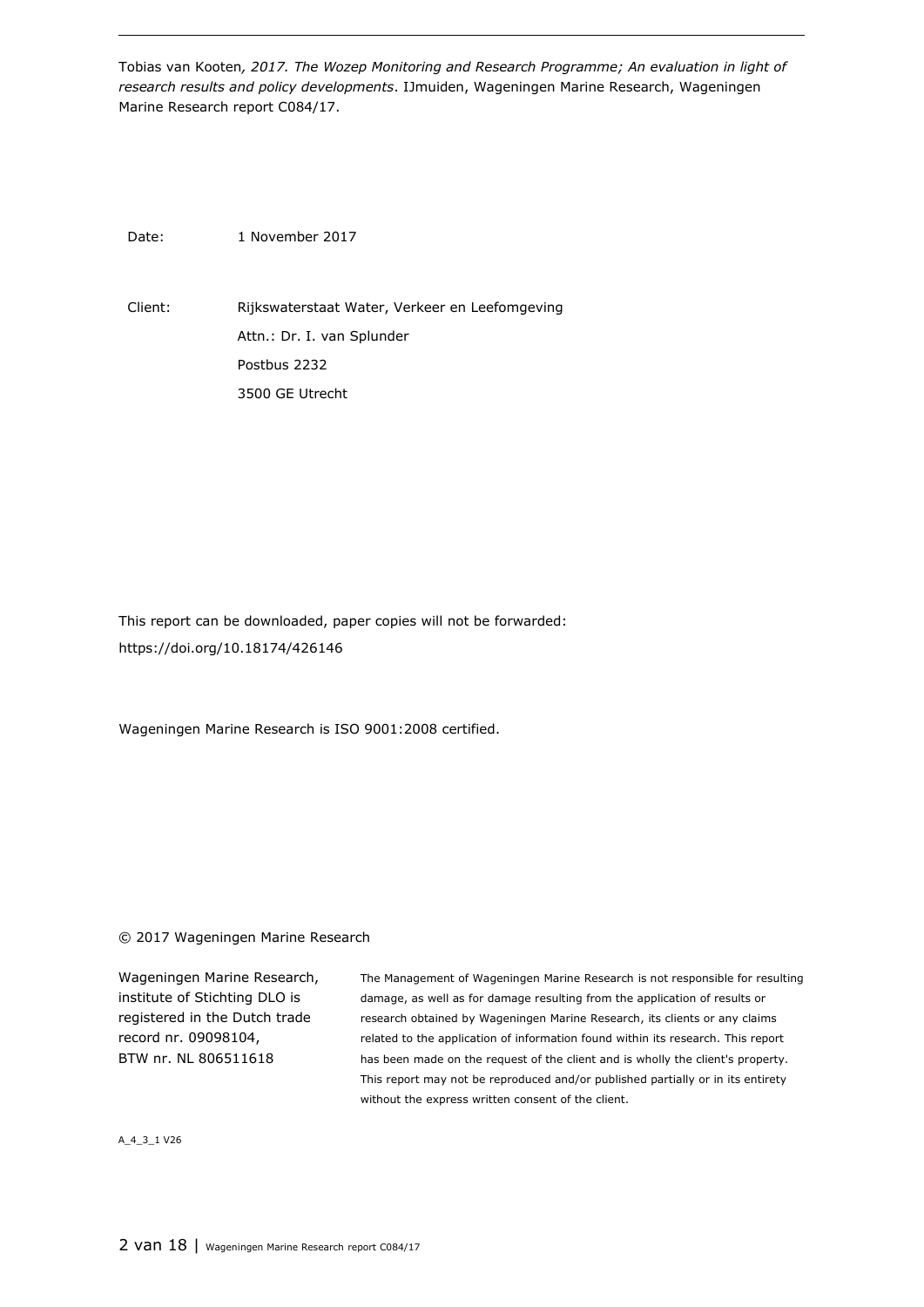## Contents

| $\mathbf{1}$            | <b>Introduction</b> |                          | 4                                                                          |                         |
|-------------------------|---------------------|--------------------------|----------------------------------------------------------------------------|-------------------------|
| $\overline{\mathbf{2}}$ |                     | <b>Evaluation</b>        |                                                                            | $\overline{\mathbf{z}}$ |
|                         | 2.1                 |                          | Birds: displacement from habitat                                           | 7                       |
|                         |                     | 2.1.1                    | Summary of research and key results                                        | $\overline{7}$          |
|                         |                     | 2.1.2                    | Implications for Monitoring and Evaluation Programme                       | $\overline{7}$          |
|                         |                     | 2.1.3                    | Specific relevance for 'Vervolg Routekaart' and 'after Vervolg Routekaart' | $\,8\,$                 |
|                         | 2.2                 |                          | Birds: collision risk                                                      | $\,8\,$                 |
|                         |                     | 2.2.1                    | Summary of research and key results                                        | 8                       |
|                         |                     | 2.2.2                    | Implications for Monitoring and Evaluation Programme                       | 8                       |
|                         |                     | 2.2.3                    | Specific relevance for 'Vervolg Routekaart' and 'after Vervolg Routekaart' | 9                       |
|                         | 2.3                 | <b>Bats</b>              |                                                                            | 9                       |
|                         |                     | 2.3.1                    | Summary of research and key results                                        | 9                       |
|                         |                     | 2.3.2                    | Implications for Monitoring and Evaluation Programme                       | 10                      |
|                         |                     | 2.3.3                    | Specific relevance for 'Vervolg Routekaart' and 'after Vervolg Routekaart' | 10                      |
|                         | 2.4                 |                          | Marine mammals                                                             | 10                      |
|                         |                     | 2.4.1                    | Summary of research and key results                                        | 10                      |
|                         |                     | 2.4.2                    | Implications for Monitoring and Evaluation Programme                       | 11                      |
|                         |                     | 2.4.3                    | Specific relevance for 'Vervolg Routekaart' and 'after Vervolg Routekaart' | 11                      |
|                         | 2.5                 | Fish                     |                                                                            | 12                      |
|                         |                     | 2.5.1                    | Summary of research and key results                                        | 12                      |
|                         |                     | 2.5.2                    | Implications for Monitoring and Evaluation Programme                       | 12                      |
|                         |                     | 2.5.3                    | Specific relevance for 'Vervolg Routekaart' and 'after Vervolg Routekaart' | 12                      |
|                         | 2.6                 | <b>Benthos</b>           |                                                                            | 12                      |
|                         |                     | 2.6.1                    | Summary of research and key results                                        | 12                      |
|                         |                     | 2.6.2                    | Implications for Monitoring and Evaluation Programme                       | 13                      |
|                         |                     | 2.6.3                    | Specific relevance for 'Vervolg Routekaart' and 'after Vervolg Routekaart' | 13                      |
| з                       |                     | <b>Quality Assurance</b> |                                                                            |                         |
|                         | <b>References</b>   |                          |                                                                            |                         |
| <b>Justification</b>    |                     |                          |                                                                            | 17                      |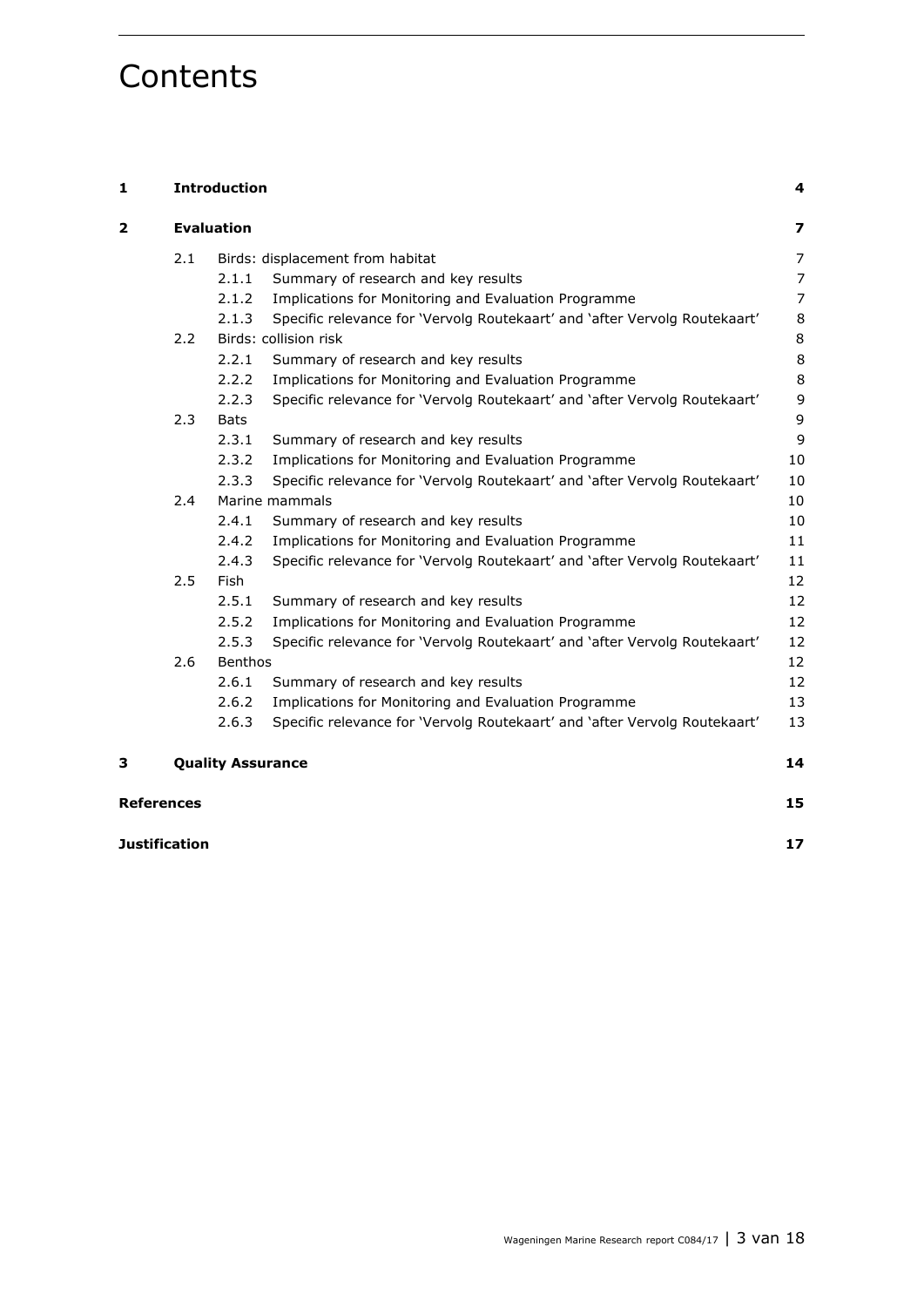## 1 Introduction

The Wozep Monitoring and Evaluation Programme (Anonymous, 2016) was developed in order to enhance understanding of the ecological effects of offshore wind farms. Such understanding is needed in order to fulfil the larger Wozep goals:

- Reduce (scientific) uncertainties concerning knowledge gaps and assumptions from the Framework Ecology and Cumulation (KEC), Environmental Impact Assessment (EIA) and Appropriate Assessment (AA).
- Reduce uncertainties concerning knowledge gaps and assumptions regarding long term impacts and upscaling of OWFs (in relation to OWF plans that may follow up on the roll-out of the Energy Agreement).
- Determine effectiveness of mitigation measures (in the context of the 40% cost reduction in the Energy Agreement).

While the monitoring and evaluation plan outlines research activities for a longer period, it also aims to maintain a certain flexibility. This is in order to anticipate and/or adapt to changes in policy, but also to allow the results of planned research to affect the priorities and planning of future work.

This evaluation does just that. It evaluates the implications of the research which has been carried out so far for the plans in the Wozep Monitoring and Evaluation Programme. Furthermore, a 'Vervolg Routekaart' is being developed which will lay out plans for the further development of offshore windfarms (OWFs) in the Dutch North Sea for the period 2023-2030. Policy documents for further developments after that (2030-2050) are also in development. In this report, I will refer to these latter documents as 'after Vervolg Routekaart' . A second goal of this evaluation is to assess the consequences of the research results in light of the further growth of OWFs, as part of 'Vervolg Routekaart' and 'after Vervolg Routekaart'.

Specific documents considered in this evaluation are:

- Aarts, Geert, Jenny Cremer, Roger Kirkwood, Jan Tjalling van der Wal, Jason Matthiopoulos & Sophie Brasseur, 2016. Spatial distribution and habitat preference of harbour seals (Phoca vitulina) in the Dutch North Sea. Wageningen University & Research centre, Wageningen Marine Research, Wageningen Marine Research report C118/16, http://dx.doi.org/10.18174/400306. 43 pp.;
- Binnerts, B., de Jong, C., Ainslie, M., Nijhof, M., Müller, R., Jansen, E., 2016. Validation of the Aquarius models for prediction of marine pile driving sound. TNO report number TNO 2016 R11338.
- Dirksen, S. Review of methods and techniques for field validation of collision rates and avoidance amongst birds and bats at offshore wind turbines. 2017. Sjoerd Dirksen Ecology report number SjDE 17-01.
- Glorius, S.T., O. Bos & C. Chen, 2017. Aanbevelingen voor de voortzetting van het benthos onderzoek in de windparken PAWP en OWEZ; Op basis van een poweranalyse en literatuurreview. Wageningen Marine Research rapport C042/17
- Gyimesi, A, Evans, T.J., Linnebjerg, J.F., Collier, M.P., Rijn, R.C., 2017. Review and analysis of tracking data to delineate flight characteristics and migration routes of birds over the Southern North Sea. Bureau Waardenburg Report nr. 16-139.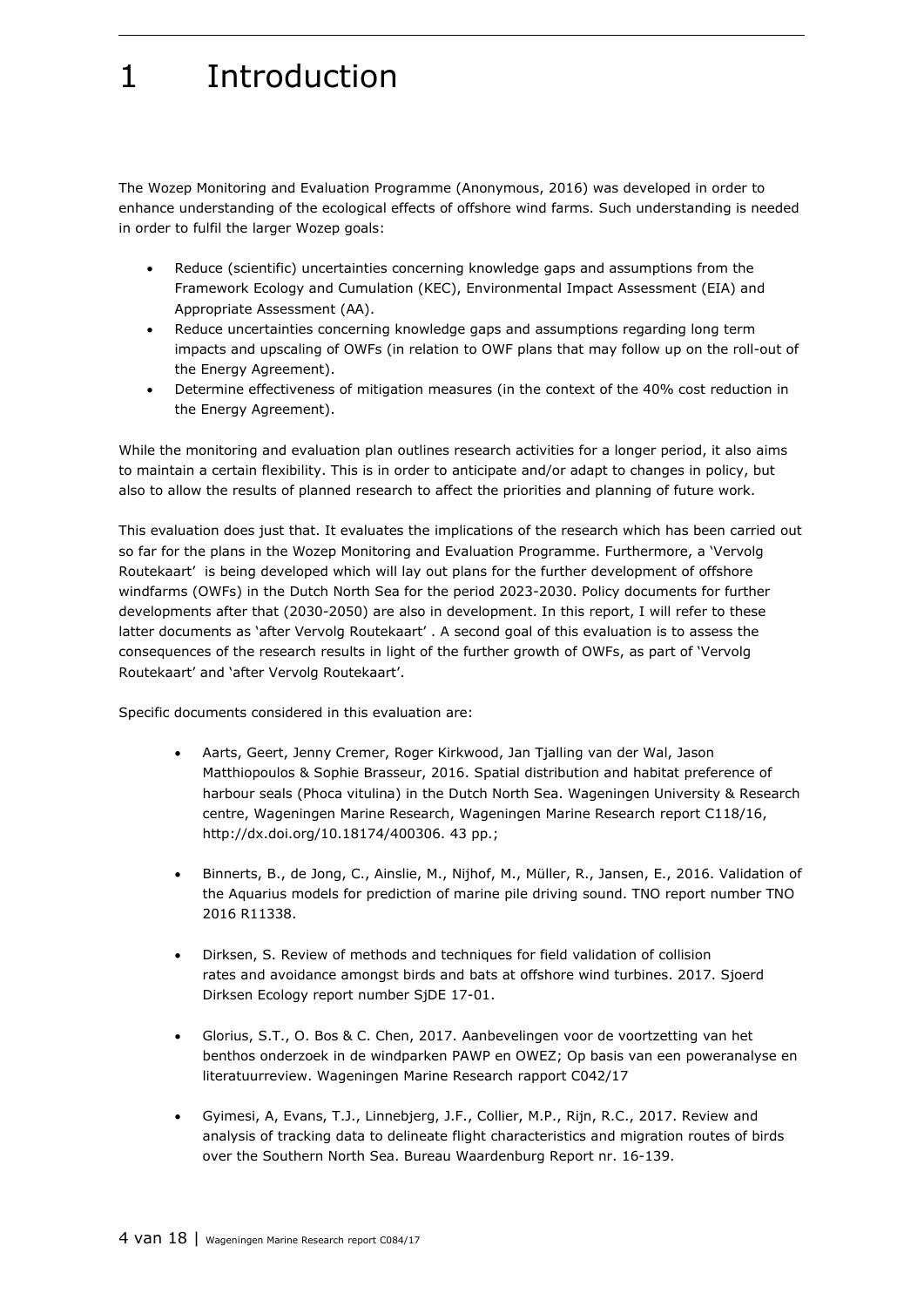- Jak, R. & S.T. Glorius, 2017. Marcobenthos in offshore wind farms; A review of research, results, and relevance for future developments. Wageningen, Wageningen Marine Research (University & Research centre), Wageningen Marine Research report C043/17
- Kastelein, R., Helder-Hoek, L., Jennings, N. 2016. Seasonal changes in food consumption, respiration rate and body condition of a male harbor porpoise (Phocoena phocoena). SEAMARCO report 2016-12.
- Lagerveld, Sander, René Janssen, Jasper Manshanden, Anne-Jifke Haarsma, Simon de Vries, Robin Brabant & Michaela Scholl, 2017a. Telemetry for migratory bats – a feasibility study; Wageningen, Wageningen Marine Research (University & Research Centre), Wageningen Marine Research report C011/17. 47 pp.
- Lagerveld, Sander, Gert Kooistra, Gerwoud Otten, Lydia Meesters, Jasper Manshanden, Dick de Haan, Daan Gerla, Hans Verhoef & Michaela Scholl , 2017b. Bat flight analysis around wind turbines – a feasibility study; Wageningen, Wageningen Marine Research (University & Research Centre), Wageningen Marine Research report C026/17. 40 p.
- Lagerveld, S., H.J.G.A. Limpens, M.J. Schillemans & M. Scholl 2017. Bat 1: Estimate of bat populations at the southern North Sea. Supporting note to ZDV report no. 2016.031 Migrating bats at the southern North Sea. Wageningen, Wageningen Marine Research (University & Research Centre), Wageningen Marine Research report no. C014.17/Dutch Mammal Society report no. 2017.08. 14 pp.
- Leopold, M.F., 2016. Seabirds? What seabirds? An exploratory study into the origin of seabirds visiting the SE North Sea and their survival bottlenecks. Den Helder, Wageningen Marine Research (University & Research centre), Wageningen Marine Research report C046/17.
- Limpens, H.J.G.A., S. Lagerveld, I. Ahlén, D. Anxionnat, T. Aughney, H.J. Baagøe, , L. Bach, P. Bach, J.P.C. Boshamer, K. Boughey, T. Le Campion, M. Christensen, J.J.A. Dekker, T. Douma, M.-J. Dubourg-Savage, J. Durinck, M. Elmeros, A.-J. Haarsma, J. Haddow, D. Hargreaves, J. Hurst, E.A. Jansen, T.W. Johansen, J. de Jong, D. Jouan, J. van der Kooij, E.-M. Kyheroinen, F. Mathews T.C. Michaelsen, J.D. Møller, G. Pētersons, N. Roche, L. Rodrigues, J. Russ, Q. Smits , S. Swift, E.T. Fjederholt, P. Twisk, B. Vandendriesche & M.J. Schillemans, 2017. Migrating bats at the southern North Sea - Approach to an estimation of migration populations of bats at southern North Sea. Rapport 2016.031. Zoogdiervereniging (Dutch Mammal Society), Nijmegen/ Wageningen Marine Research
- Snoek, R., de Swart, R., Didderen, K., Lengkeek, W., Teunis, M., 2016. Potential effects of electromagnetic fields in the Dutch North Sea Phase 1: Desk Study. WaterProof Marine Consultancy & Research BV. and Bureau Waardenburg BV, WP2016\_1031
- van den Heuvel-Greve, M.J., L. IJsseldijk, C. Kwadijk, M. Kotterman, 2016. Contaminants in harbour porpoises beached along the Dutch coast; A first overview of contaminants in all age classes. Wageningen, Wageningen Marine Research (University & Research centre), Wageningen Marine Research report (Concept)
- IJsseldijk, L.L., Gröne, A., 2016. Investigation into hearing damage and life history of Dutch stranded harbour porpoises. Utrecht university, Faculty of Veterinary Medicine, Department of Pathobiology.

In addition to these publications, we will review the results of two other activities ('vogel 1' and 'vogel 2') projects, which have not yet led to concrete final reports, but are relevant nonetheless.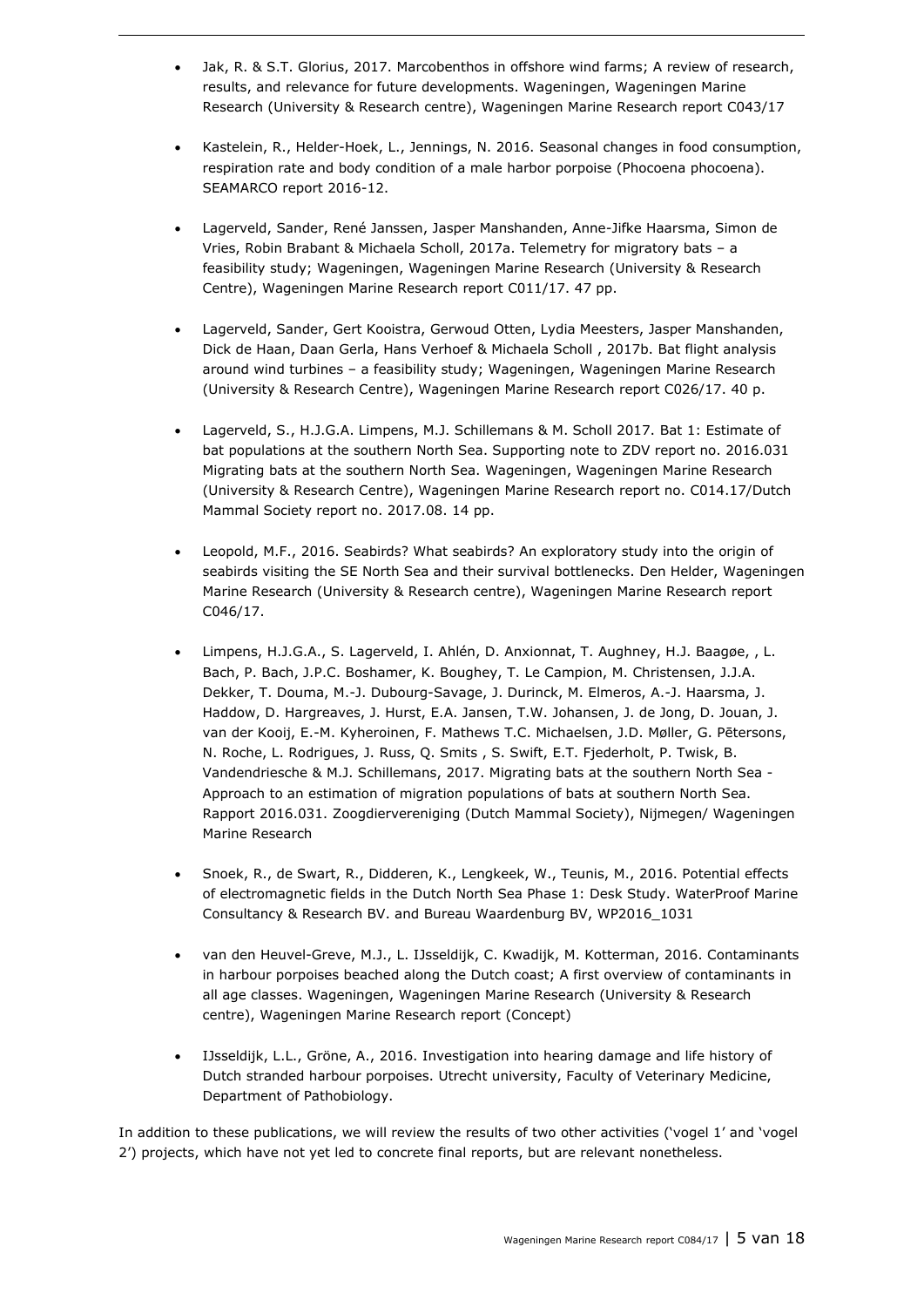For clarity, these research results are separated into the same chapters used in the Wozep Monitoring and Research Programme '17-'21 (MRP 17-21): birds: displacement from habitat, birds: collision risk, bats, marine mammals, fish and benthos. Each subject is evaluated in 3 categories. First, a general summary of the research and key results is provided. The selection of highlighted results is not meant as a complete overview, because that is not the aim of this document. Only those results are mentioned which are relevant in the following evaluation paragraphs. The first of these evaluates the implications of research in this subject for the Wozep programme, while the second paragraph discusses implications in relation to longer-term OWF development, under 'Vervolg Routekaart'and 'after Vervolg Routekaart'. In this latter paragraph, only specific implications for the long-term are discussed, which have no implications for the work under the Wozep programme. Of course, all implications for the Wozep programme, are also important in relation to 'Vervolg Routekaart' and 'after Vervolg Routekaart'.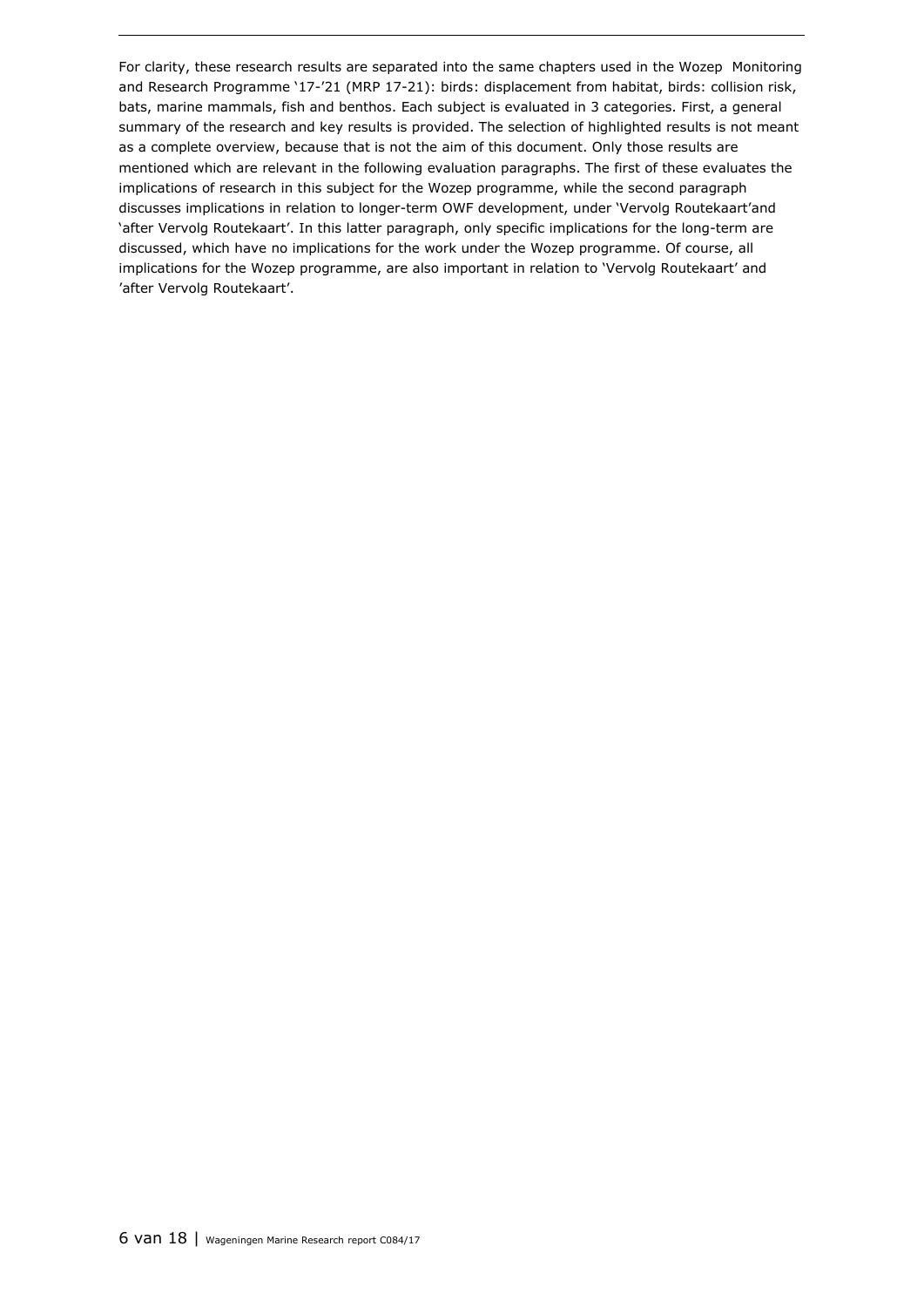## 2 Evaluation

### 2.1 Birds: displacement from habitat

### 2.1.1 Summary of research and key results

Three studies were planned, :

- 1. A pilot project where the feasibility of direct counts and behavioural observation of common guillemots (*Uria aalge*) from an offshore wind turbine platform, has been postponed due to time constrains and adverse weather conditions. All preparatory work was carried out, so that there are fewer legal/technical obstacles in the future.
- 2. A project focused on the distribution, origin and behaviour on the Dutch Continental Shelf (DCS) of the top 10 seabirds that are perceived to be most at risk from Dutch offshore wind development.
- 3. An international workshop to combine and analyse data collected in various wind farms across Europe on avoidance behaviour of common guillemots. The objective was to derive the degree of avoidance, and how it relates to the location and technical specifications (number and size of turbines, configuration) of wind farms. The first phase, carried out in 2016, was to explore the availability of data and the willingness to share this data for such an analysis. This exploration resulted in the actual workshop taking place in April 2017. Statistical analysis and manuscript drafting is currently under way, and a second meeting is expected to be necessary to finalize the analyses and draft paper.

#### 2.1.2 Implications for Monitoring and Evaluation Programme

Numbering here follows that in the previous paragraph

- 1. The field work which was postponed, should still be carried out. It provides a potential way to directly study, the behaviour of common guillemots in and around wind farms. If direct observation is possible, it could provide a very cost-effective way to obtain detailed behavioural information which can otherwise only be obtained from tagging studies. All logistical hurdles have already been overcome, so that the expectation is that the pilot can be carried out in the 2017-2018 winter season.
- 2. The results (Leopold, 2017) provide an overview of resources (data and knowledge) and as such provide the first exploratory building blocks for future seabird displacement and collision studies. The study hence fulfils its stated aims in the MRP 17-21. A concrete consequence of this work is that sandwich tern, which is not indicated as a species sensitive to habitat loss in the KEC, is now listed as a top 5 species based on the proximity of its breeding colonies to (planned) OWFs.
- 3. The results from the international data collation and analysis on the avoidance behaviour of common guillemots provides an important starting point for the population-level assessment of the effects of offshore wind farms on common guillemots (such as reduced survival and/or reproduction), and a blueprint for how such an analysis may be conducted for other species. Because the analysis includes the effect of configuration/specifications of turbines, it can also be used to highlight potential mitigating measures.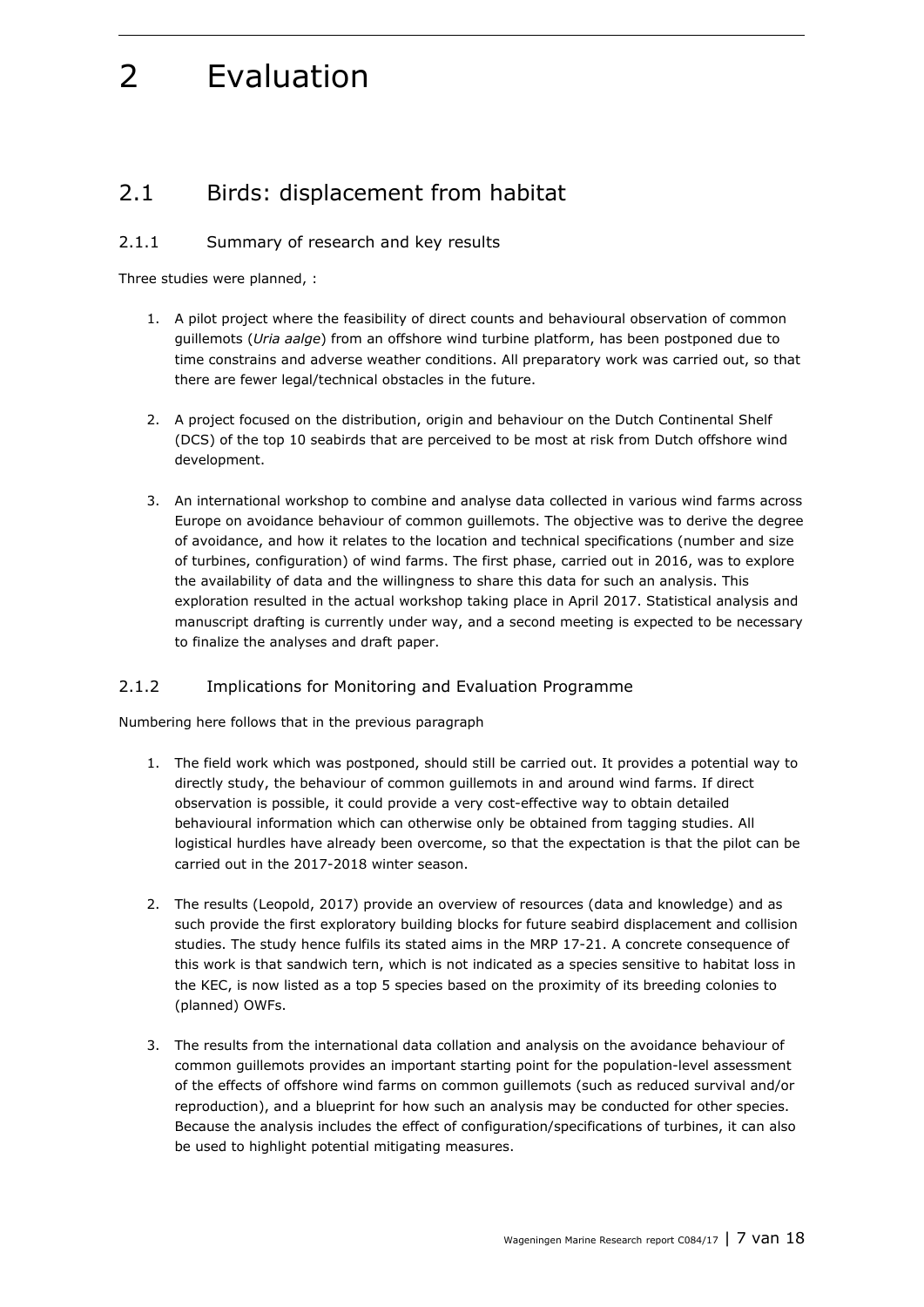#### 2.1.3 Specific relevance for 'Vervolg Routekaart' and 'after Vervolg Routekaart'

For the OWF development foreseen under the 'Vervolg Routekaart', OWF placement will occur in those areas which have already been appointed under the 'Structuurvisie'. However, for the period after 2030 additional areas will be appointed. These areas will most likely be located further offshore. This would present a novel situation where a new group of species (such as Northern Fulmar (*Fulmarus glacialis*), Puffin (*Fratercula arctica*), Little Auk (*Alle alle*), White-billed Diver (*Gavia adamsii*) become species of higher concern than they currently are (Leopold, 2017).

Of the other two studies, the common guillemot data collation (3 in the paragraph above) may give insight into the time scale on which habituation of guillemots to wind farms occurs. This is of particular interest under the 'Vervolg Routekaart', because with such large-scale developments habituation becomes even more relevant.

### 2.2 Birds: collision risk

### 2.2.1 Summary of research and key results

A review was undertaken of methods and techniques for field validation of collision rates and avoidance of birds and bats at offshore wind turbines (Dirksen, 2017). Collision detection systems are important to determine the number of bird (and/or bat) victims from wind turbines, while flux measurements are used to put the number of victims in perspective, so that a collision risk for birds/bats passing through can be established. However, flux measurements can also be used to enable mitigation based on switching off turbines during high local fluxes of birds and/or bats. While the main focus of Dirksen (2017) is on the former (quantifying collisions), the results have relevance for the latter point (mitigation) as well.

The study on the distribution, origin and behaviour on the Dutch Continental Shelf (DCS) of the top 10 seabirds that are perceived to be most at risk from Dutch offshore wind development (Leopold, 2017) is also highly relevant for bird collisions in relation to the 'Vervolg Routekaart', even though it was commissioned within the framework of habitat loss. For 6 out of the 10 species studied, the main risk comes from collisions rather than displacement

Furthermore, a review and analysis of tracking data (Gyimesi et al, 2017) was conducted to delineate flight characteristics and migration routes of birds over the Southern North Sea. This led to reduced estimates of collision figures for Bewick's swan (60% lower) and Brent goose (6% lower). For great black-backed gulls, the result was mixed, with a 10% reduction based on one set of data, but an increased number for another data set. For great skuas, the data obtained was considered so unrepresentative that no further calculations were made.

Gyimesi et al (2017) further showed that many studies on GPS tagging on the relevant species are currently under way. The data from these studies is not yet available, but should be in the coming years. Furthermore, this report makes a plea to expand the study of collision using GPS transmitters to a wider array of species, namely waders, land birds and seabirds which should be caught within or near existing wind farms.

#### 2.2.2 Implications for Monitoring and Evaluation Programme

The information summarized in the review on flux and collision measurement systems highlights that there is a large diversity of systems available, each with its own strong and weak points. The overview provides RWS with the necessary information to make an informed decision about which (if any) combination of flux and collision detection systems to invest in, and prevents RWS from investing in developing something which already exists elsewhere.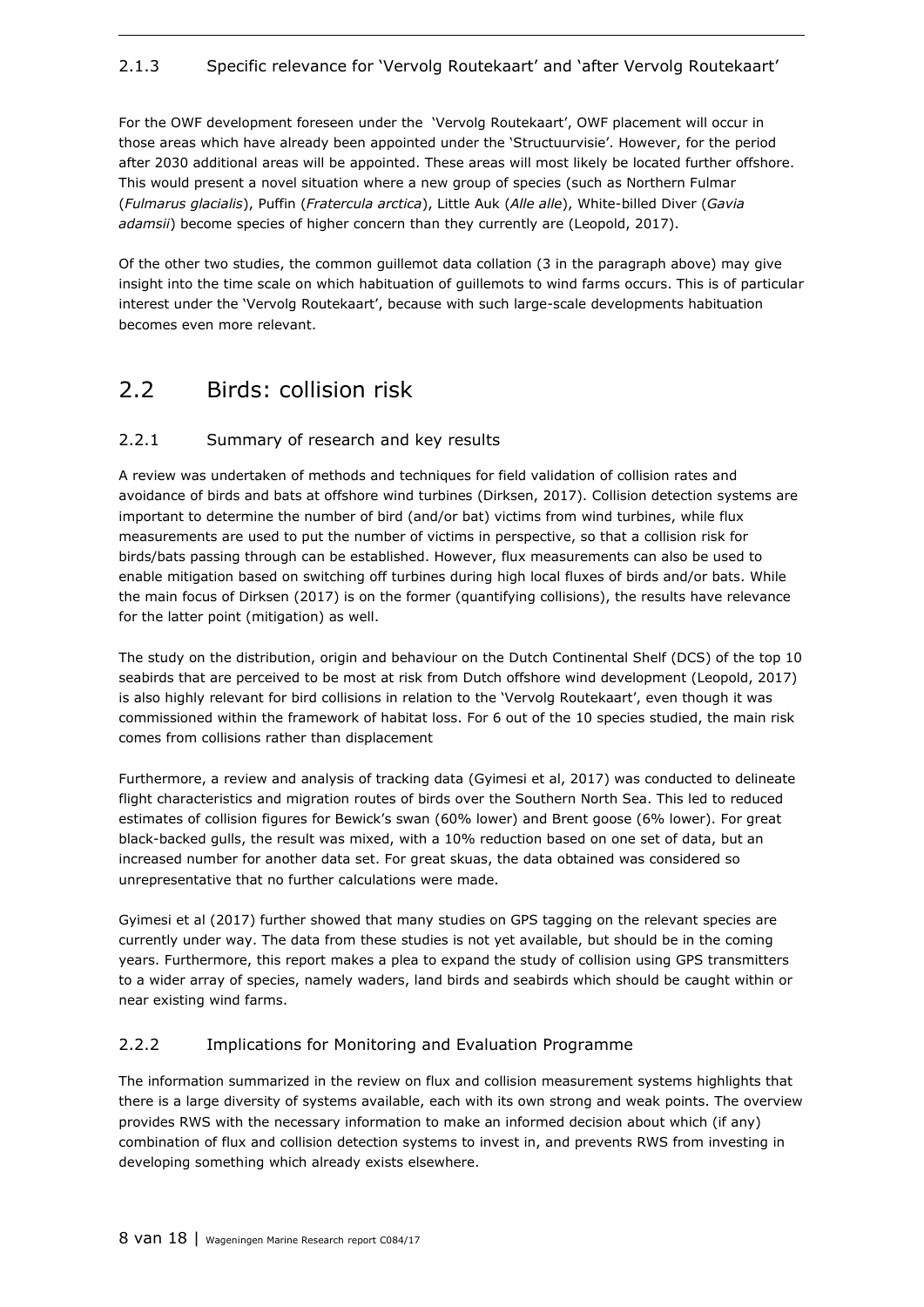In order to prevent collisions of seasonally migrating species which are present in high numbers during relatively short time intervals and/or only at specific weather conditions, predictive models for the abundance of such birds can be developed. Using these models, turbines can potentially be stopped in anticipation of peaks in the presence of vulnerable species. Such predictive methods require radar observations and meteorological data from constructed OWFs. Dirksen (2017) can provide guidance in choosing flux measurement systems to collect data in support of such models This is also relevant for migrating bats.

The updates of the numbers of collision victims based on new data in Gyimesi et al (2017) mostly show that there is a lot of variation in the data, which leads to uncertainties in current estimates. Therefore, the value of additional data collection is highlighted. The advice to widen the scope of the work in terms of species is very valid, but before (expensive) GPS tagging studies are conducted, a reconsideration of the most important species to study should be made. This reconsideration should not only focus on what is technically possible, or which species 'seem vulnerable', but also on to what extent each study contributes to obtaining policy-relevant results, and at what cost. This may lead to different choices then would be made on purely ecological grounds.

### 2.2.3 Specific relevance for 'Vervolg Routekaart' and 'after Vervolg Routekaart'

The importance to understand and the capacity to mitigate effects of OWF bird collisions becomes even more pressing as the projected development of OWF is scaled up further.

Further implementation of OWF (beyond 2030) will most likely involve OWF development in hitherto unconsidered locations (for example on the Dogger Bank and other offshore areas).

The need for new data collection on collision estimates and collision risk which is relevant for the MRP 17-21, is of course equally (if not more) relevant in relation to OWF development beyond 2023.

The focus in the current research is restricted to the species which are in the 'top 10' for being at risk, based on earlier work for the KEC. In the current situation, this covers the species for which the KEC (Anonymous, 2016) calculates the highest PBR estimates, and which are consequently assumed to bemost at risk. With further development of OWF beyond 2023, the list of species at high risk is likely to grow so that the range of relevant species will also grow. This is partly because after 2030 new areas will be appointed for OWF, but also because increasing cumulation of the various OWF developments in already appointed areas may mean that a longer list of species will be projected to suffer significant population effects.

### 2.3 Bats

#### 2.3.1 Summary of research and key results

A substantial research effort has been made into the effects of offshore wind on bats. Limpens et al (2017) focused on determining the geographical origin and relevant (sub)population size of Nathusius' pipistrelle (*Pipistrellus nathusii)* which migrates over the Southern North Sea. The study estimates that roughly between 100 – 1,000,000 (with an intermediate of 40,000) individuals of the Nathusius' pipistrelle migrate over the southern North Sea. This is a very rough estimate, and the large interval (4 orders of magnitude) is mostly because it is based on a compilation of expert opinion, in which different uncertainties cumulated. This uncertainty is larger than what the authors expected a priori.

Two other studies were conducted. Lagerveld et al (2017b) developed methods to record individual bat behaviour (3D flight path) around wind turbines, using a combination of thermal imaging cameras and 12 bat detectors. This project has developed promising technology, but will need a substantial investment on two fronts: software needs to be developed for automated 3D-tracking of bats when they enter the surveyed airspace, and the installation must be constructed to be offshore-proof. Lagerveld et al (2017a) focused on bat radiotelemetry, as a tool to determine migratory pathways and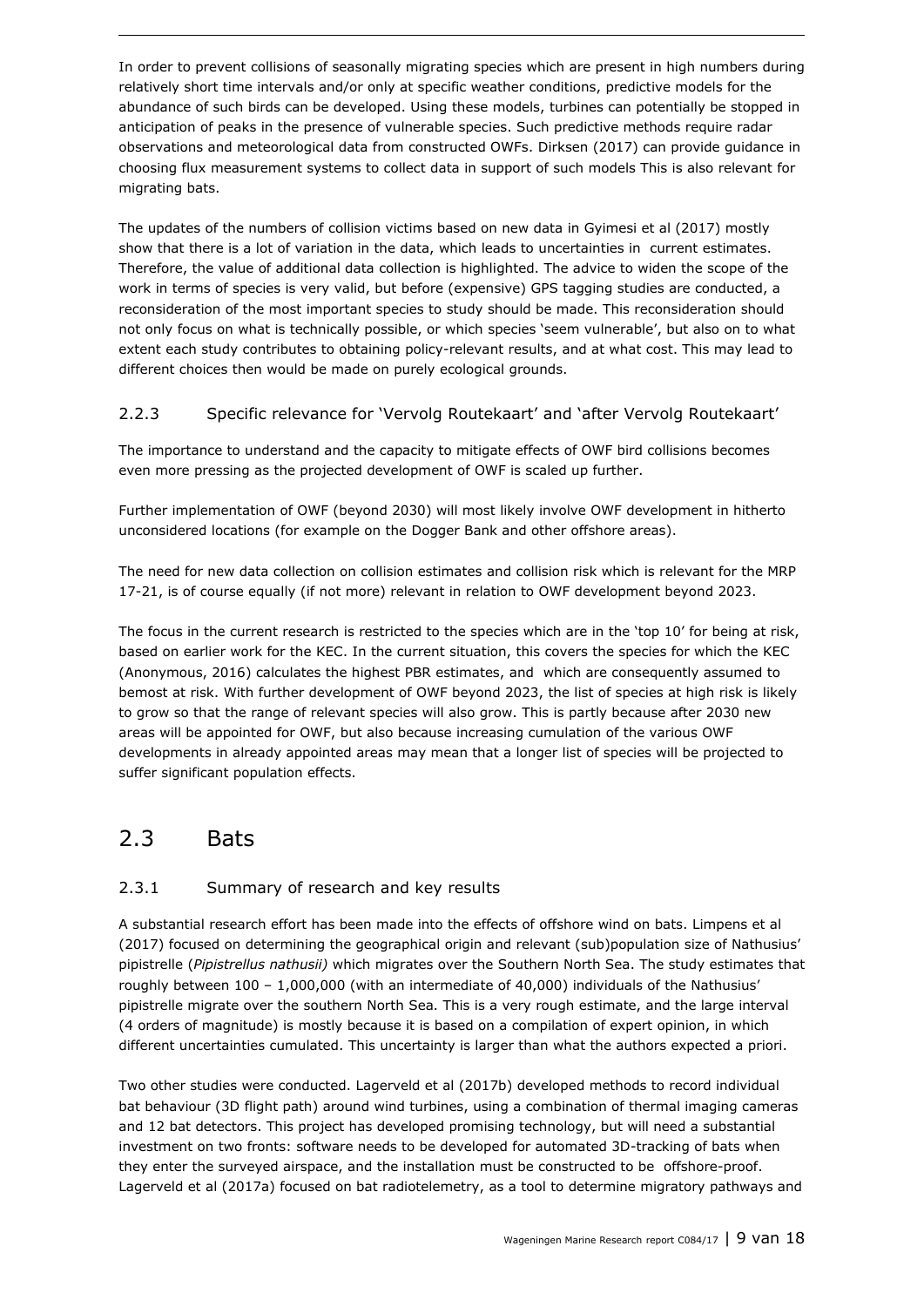large-scale dispersive/migratory behaviour at sea. A substantial improvement on existing methods was reached, using a largely automated setup for data acquisition and processing.

### 2.3.2 Implications for Monitoring and Evaluation Programme

The large uncertainty in the assessment of the relevant population size cannot be further reduced by using the same expert consultation methods. The biggest problem is lack of data in other (mostly Eastern-European) countries. To determine the number of bats that migrate over the North Sea, alternative approaches will have to be used. These should consist of direct measurements of numbers of bats arriving on the coast and numbers of bats actually migrating over the Southern North Sea, plus an estimate of the collision risk for those individuals that do migrate. This information, combined with general life history rates of the species (from literature) could be used to conduct an estimate of the population-level effect of OWF development, even in absence of a population estimate.

Given the costs and uncertainty regarding the development of the thermal imaging camera technology, it seems wise to take a 'small step' approach to its further development, where each step is a limited investment, and is followed by an evaluation to consider what, if any, the next steps should be. It is advised that the focus of further research should be on radiotelemetry and bat detectors. Using this combination, it will be possible to determine the importance of migration, but it will be very difficult to assess collision risk. This is directly limiting for the applicability of the results of Wozep bats. One possibility is to use the thermal camera system on land, and extrapolate mortality rates from land to offshore turbines. This would be substantially cheaper than to develop an offshoreproof system. However, even the costs of this application extend beyond the capacity of Wozep. Hence, it is recommended that alternative funds are looked for in order to facilitate this development.

### 2.3.3 Specific relevance for 'Vervolg Routekaart' and 'after Vervolg Routekaart'

Because of the current lack of knowledge regarding the population-level importance of migration across the North Sea, specific relevance for 'Vervolg Routekaart' and further (beyond 2030) cannot be distinguished from general relevance to the MRP 17-21.

Mitigation techniques?

### 2.4 Marine mammals

### 2.4.1 Summary of research and key results

Five studies were conducted in 2016.

Binnerts et al (2016) gives an overview of the strengths and weaknesses of 3 variations of the Aquarius propagation model and gives recommendations for the improvement of these models. The most promising improvement of these models, as recommended by the authors, would be a better representation of the effects of sediment and wind.

Aarts et al (2016) show that harbour seal distribution in the Dutch North Sea is concentrated near the haul-out sites in the Wadden Sea and Southern Delta areas, with areas further offshore visited less frequently. This is partly a 'concentration effect' because all seals that use haul-out sites are concentrated in relatively small areas, and the paths between these and the foraging areas therefore have an extremely high abundance. However, this should not be taken to imply that other areas are unimportant: the paths are necessary, but not sufficient for the seals' survival, as they provide access to feeding locations, but not the food itself.

The report on harbour porpoise energetics (Kastelein et al, 2016) provides important data on the named variables. This provides a baseline understanding of harbour porpoise energetics, which is needed to contrast with further studies into the effects of fasting or noise exposure on energetics under different conditions (i.e. juvenile/fully grown individuals, water temperature).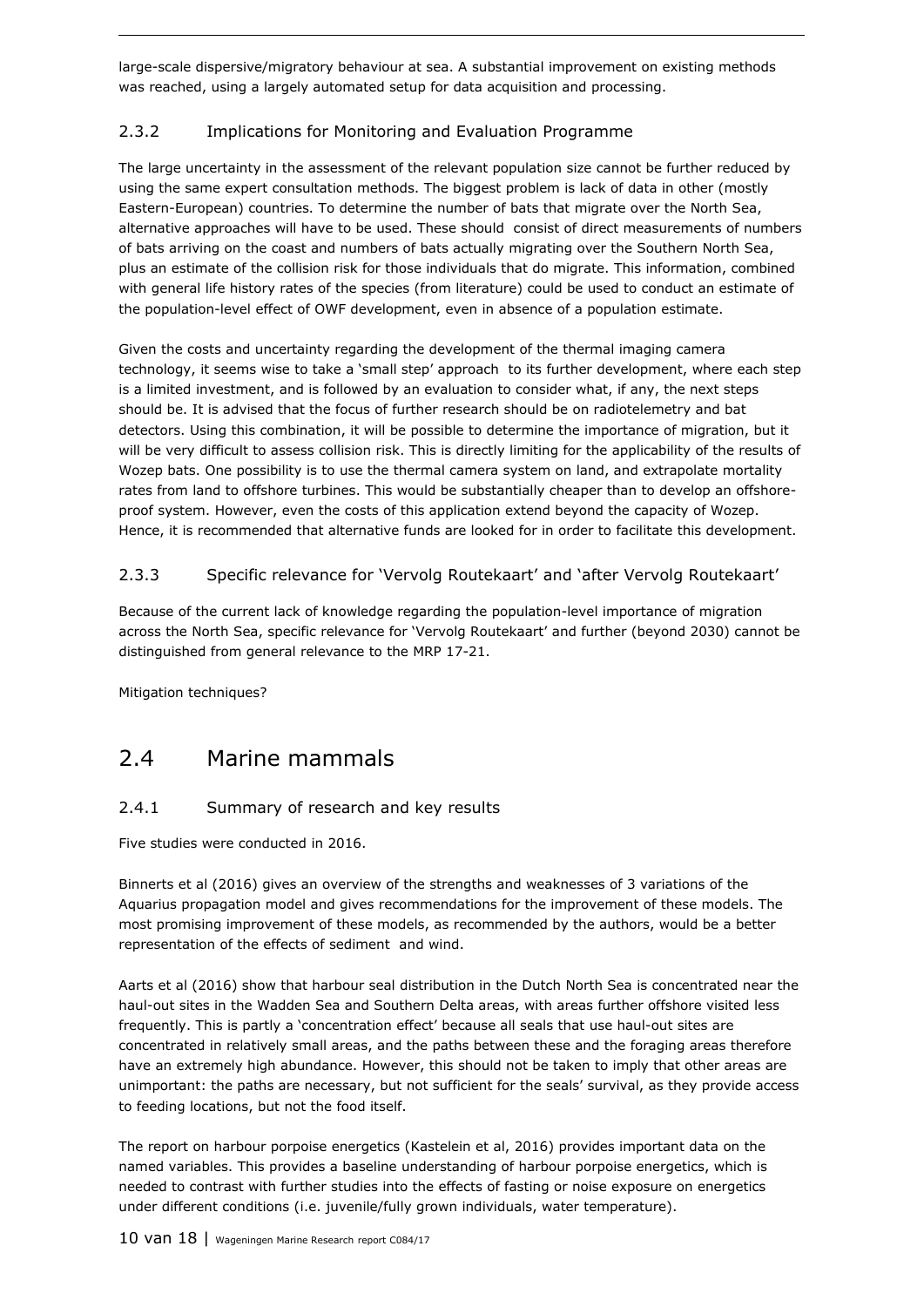Van den Heuvel-Greve et al (2016) show that stranded harbour porpoises suffer from high levels of contaminants. The levels found can affect both the reproduction process and the immune system of harbour porpoises, even in the very early life stages.

### 2.4.2 Implications for Monitoring and Evaluation Programme

Having an adequate representation of the propagation of pile driving noise (and how it changes as it propagates) is crucial for determining population-level effects on marine mammals. The current report compares measurements and model output. The 'mismatch' between these two is a measure of the uncertainty regarding exposure of animals at certain distances (but note that exposure does not equal impact, which depends on frequency weighing and other factors). The strengths and weaknesses of the models in Binnerts et al (2016) are of a technical nature (related to their accuracy and computational efficiency). To what extent these differences between the models (and their proposed improvements) are relevant for the projected population-level effects on affected biota remains unclear. It is recommended that this should be prioritized in further work. Such work should focus on the spatial arrangement of functional habitats (e.g. foraging areas, migration routes, etc.), and the combination of sound exposure and frequency weighing (frequency-dependent hearing sensitivity).

In determining the effect of pile driving on seals, it is important not only to look at the 'footprint' of the piling on the seal distribution map, but to consider the barrier effect of pile driving to migration between haul-out and feeding sites.

The report on harbour porpoise energetics (Kastelein et al., 2016) provides data for further analysis. This data can be used to parameterize a (simple) energy budget model of harbour porpoises, which can then be used to predict effects of starvation. A future experimental study on starvation can then be used to validate and refine the energy budget model. This appears to be in line with current plans.

The high levels of contaminants in harbour porpoise, in the range where harmful physiological effects are possible, is a highly relevant finding. Porpoises have a high metabolism and need to eat frequently. When noise from pile driving induces long periods of flight behaviour during which animals do not feed, this can lead to emaciation, and emaciation can lead to poisoning when fat reserves (blubber) are used which contain high levels of toxic contaminants. The levels of contaminants found in stranded porpoises are sufficiently high that this effect should be incorporated in the work on weight fluctuations following periods of starvation in porpoises, which is planned in the Wozep Monitoring and Evaluation Programme.

A study on hearing damage in porpoises stranded along the Dutch coast showed that out of 10 specimen which were fresh enough to analyse the ears for signs of damage, 3 individuals had probable damage, of which one was potentially related to sound exposure, although other causes could not be excluded.

#### 2.4.3 Specific relevance for 'Vervolg Routekaart' and 'after Vervolg Routekaart'

The sound propagation study (Binnerts et al, 2016), the harbour porpoise feeding and respiration study (Kastelein et al, 2016), the contaminant study (Van den Heuvel-Greve et al, 2017) and the hearing damage study (IJsseldijk & Gröne) have no specific consequences for the 'Vervolg Routekaart' and 'after Vervolg Routekaart' (not different from the current 'routekaart').

Harbour seal abundance can be very high near shore, especially near the Wadden Sea and Southern Delta areas. Based on overlap with harbour seals, it is hence preferable to find new space for OWFs further away from the coast.

Is verdere mitigatie van geluidsproductie mogelijk via nieuwe innovatieve technieken als Blue Piling?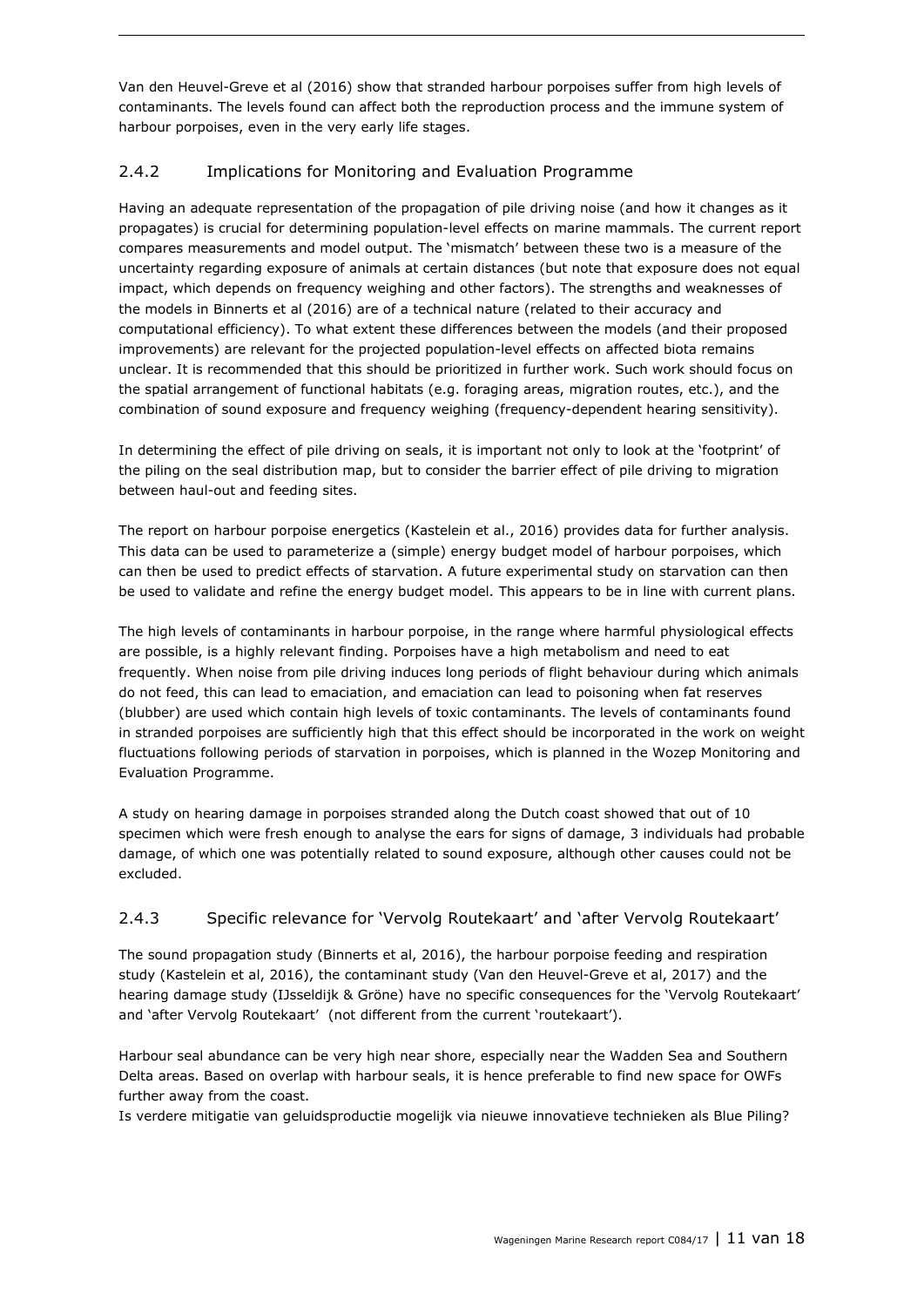### 2.5 Fish

### 2.5.1 Summary of research and key results

Work on fish was limited to a study reviewing the potential effects of electromagnetic fields (EMFs; Snoek et al, 2016) on marine animals. The conclusions were that EMFs, generated by the cables (to be) used on the DCS, can most likely be perceived by some of the species living there. Furthermore, it is concluded that it is unclear, but not unlikely, that these EMFs also affect (for example, behaviour and feeding success of) the individuals of sensitive species when they encounter them. EMFs are local phenomena, around electric cables. However, there are many cables associated with the planned Dutch OWFs, which scales up the potential effects.

### 2.5.2 Implications for Monitoring and Evaluation Programme

Given the large uncertainty, it is most logical to take a step-wise approach. The next two steps should be to 1. measure EMF strength around cables currently present on the DCS, which are relevant for those used in the future, and/or collaborate with owners of existing OWFs to obtain existing data. 2. use these measurements to create small-scale lab experiments where sensitive species (for example elasmobranchs) are exposed to these fields. The objective would be to measure if the animals can detect the fields, and if so, what their (behavioural) response is.

If these experiments would show potential effects of EMFs on sensitive species, it is important to start considering potential mitigation measures. It may be that these measures can be implemented at relatively little cost. Only if mitigation turns out to be expensive or impossible, further studies into the effects (focusing on population-level effects) should be conducted.

#### 2.5.3 Specific relevance for 'Vervolg Routekaart' and 'after Vervolg Routekaart'

There is no specific relevance of the EMF work to 'Vervolg Routekaart' and 'after Vervolg Routekaart'.

Nice to know: Hoe staat het met de visfauna tussen de palen in OWEZ en PWAP 12/13 jaar na sluiting van het gebied voor bodemberoerende visserij? Vanuit perspectief windparken minder interessant. Vanuit perspectief effect van gesloten gebeid voor visserij wel. Samenwerking met VIBEG?

### 2.6 Benthos

#### 2.6.1 Summary of research and key results

A literature survey of realized and planned wind farms (Jak et al, 2017) showed that there is a trend towards deeper and more offshore waters. If this trend continues, the existing studies on the effect of OWF on soft sediments will lose relevance, as they are all conducted in relatively nearshore, shallow areas. The review also showed that these effects, if at all, occur on the long term. After 5 years, effects are still small and subtle. However, it is not unlikely that 5 years is simply too short. On hard substrate, a clear and stable vertical zonation is observed along the turbines, independent of the location of the OWF. However, the succession (species replacing one another) going on is not finished, and therefore 'final' biodiversity on the OWF-related hard substrate cannot yet be assessed.

A reconsideration of the hard- and soft substrate sampling in the Dutch wind farms PAWP and OWEZ (Glorius et al, 2017), now 10 and 12 years after installation, concluded that a re-sampling of these areas would be very valuable. However, the boxcore monitoring of the soft substrate was deemed inefficient and was advised against. Monitoring of the soft substrate was carried out, but only in PAWP. Results are not yet available.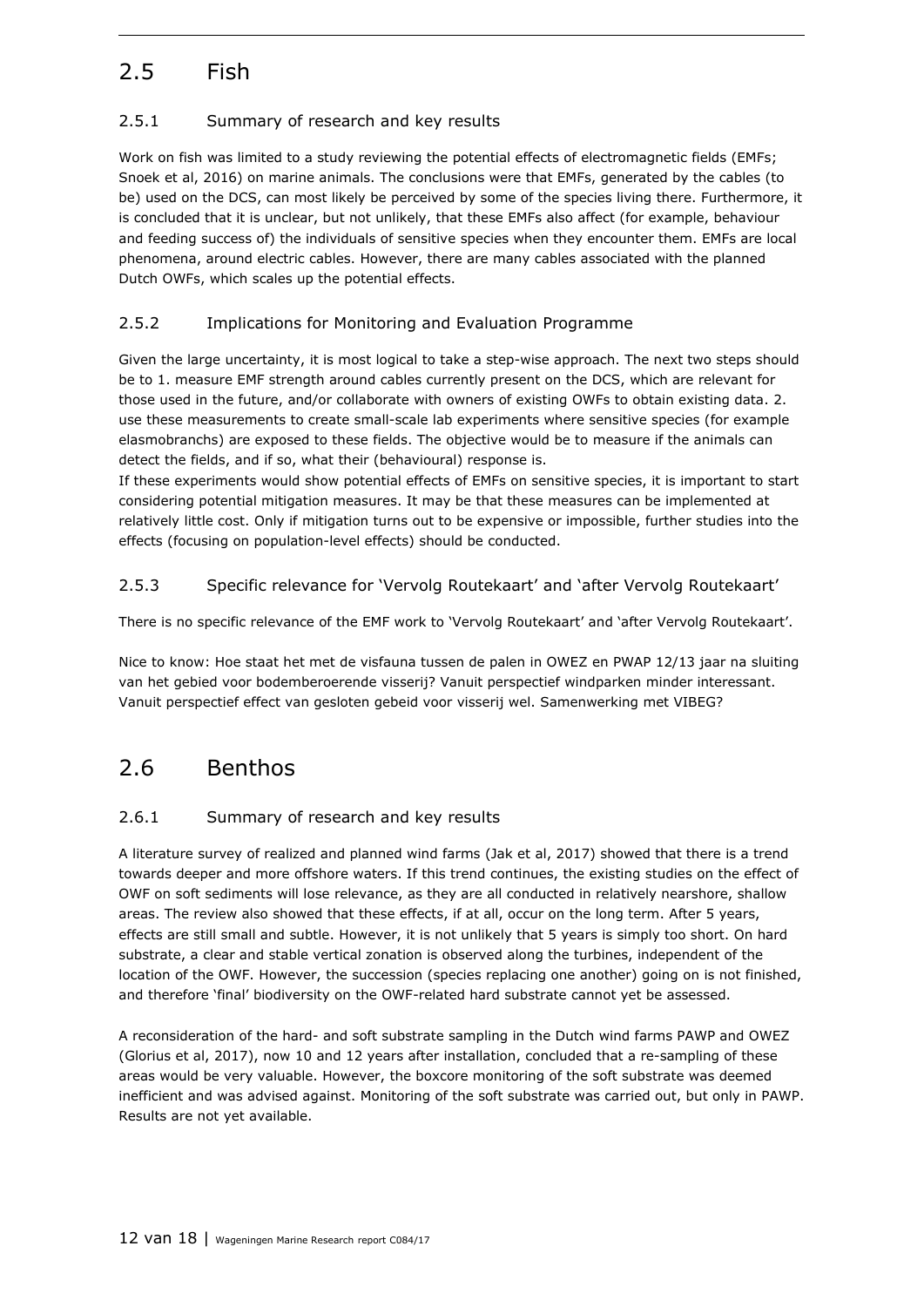#### 2.6.2 Implications for Monitoring and Evaluation Programme

The recommendations to resample PAWP and OWEZ was followed, but only in PAWP and its reference areas. The survey design was adapted to maximize contrast between fished (reference) and unfished (OWF) samples. This will yield a unique data set in terms of 'time after closure'. It is recommended to use not only a species- but also a body size and a biological traits approach in the analysis of this data.

#### 2.6.3 Specific relevance for 'Vervolg Routekaart' and 'after Vervolg Routekaart'

When OWFs are to be built on more offshore and deeper locations, Jak et al (2017) has shown that the existing work on soft substrate effects become less relevant, because they are from nearshore, shallow locations. Such a movement offshore is expected under 'after Vervolg Routekaart'.

Nice to know: Positief effect. Hoe heeft de benthosgemeenschap en visgemeenschap nabij de palen van OWEZ en PAWP zich ontwikkeld na 12/13 jaar.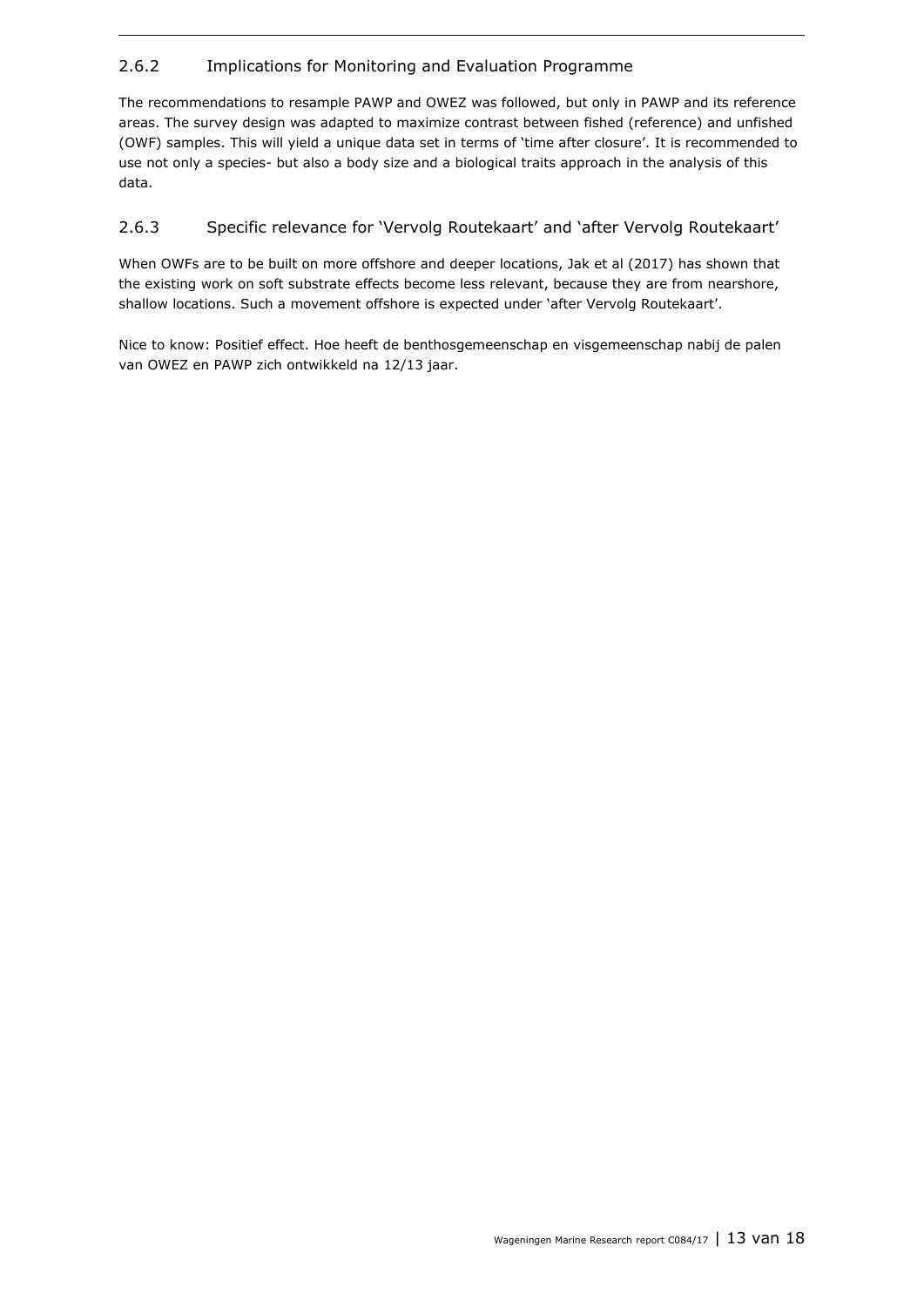# 3 Quality Assurance

Wageningen Marine Research utilises an ISO 9001:2008 certified quality management system (certificate number: 187378-2015-AQ-NLD-RvA). This certificate is valid until 15 September 2018. The organisation has been certified since 27 February 2001. The certification was issued by DNV Certification B.V.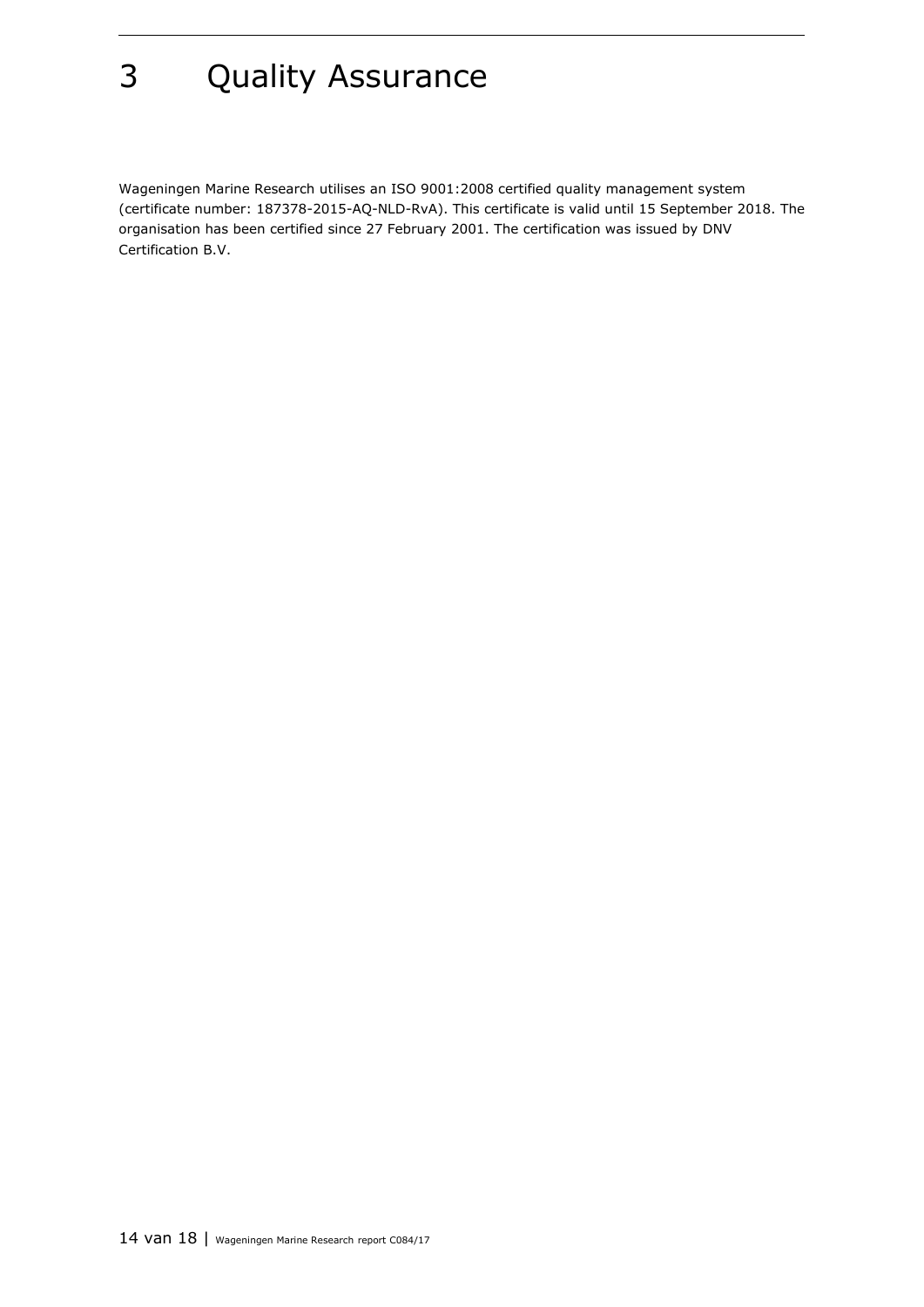## References

Anonymous, 2016. Offshore wind energy ecological programme (Wozep) monitoring and research programme 2017-2021. Rijkswaterstaat.

Anonymous, 2016. KADER ECOLOGIE EN CUMULATIE t.b.v. uitrol windenergie op zee. Rijkswaterstaat.

Aarts, Geert, Jenny Cremer, Roger Kirkwood, Jan Tjalling van der Wal, Jason Matthiopoulos & Sophie Brasseur, 2016*.* Spatial distribution and habitat preference of harbour seals (Phoca vitulina) in the Dutch North Sea. Wageningen University & Research centre, Wageningen Marine Research, Wageningen Marine Research report *C118/16,* http://dx.doi.org/10.18174/400306. 43 pp.

Binnerts, B., de Jong, C., Ainslie, M., Nijhof, M., Müller, R., Jansen, E., 2016. Validation of the Aquarius models for prediction of marine pile driving sound. TNO report number TNO 2016 R11338.

Dirksen, S. Review of methods and techniques for field validation of collision rates and avoidance amongst birds and bats at offshore wind turbines. 2017. Sjoerd Dirksen Ecology report number SjDE 17-01.

Glorius, S.T., O. Bos & C. Chen, 2017. Aanbevelingen voor de voortzetting van het benthos onderzoek in de windparken PAWP en OWEZ; Op basis van een poweranalyse en literatuurreview. Wageningen Marine Research rapport C042/17

Gyimesi, A, Evans, T.J., Linnebjerg, J.F., Collier, M.P., Rijn, R.C., 2017. Review and analysis of tracking data to delineate flight characteristics and migration routes of birds over the Southern North Sea. Bureau Waardenburg Report nr. 16-139.

Jak, R. & S.T. Glorius, 2017. Marcobenthos in offshore wind farms; A review of research, results, and relevance for future developments. Wageningen, Wageningen Marine Research (University & Research centre), Wageningen Marine Research report C043/17

Kastelein, R., Helder-Hoek, L., Jennings, N. 2016. Seasonal changes in food consumption, respiration rate and body condition of a male harbor porpoise (*Phocoena phocoena*). SEAMARCO report 2016-12.

Lagerveld, Sander, René Janssen, Jasper Manshanden, Anne-Jifke Haarsma, Simon de Vries, Robin Brabant & Michaela Scholl*, 2017a.* Telemetry for migratory bats – a feasibility study*;*  Wageningen, Wageningen Marine Research (University & Research Centre), Wageningen Marine Research report C011/17. 47 pp.

Lagerveld, Sander, Gert Kooistra, Gerwoud Otten, Lydia Meesters, Jasper Manshanden, Dick de Haan, Daan Gerla, Hans Verhoef & Michaela Scholl *,* 2017b. *Bat flight analysis around wind turbines – a feasibility study;* Wageningen, Wageningen Marine Research (University & Research Centre), Wageningen Marine Research report C026/17. 40 p.

Lagerveld, S., H.J.G.A. Limpens, M.J. Schillemans & M. Scholl 2017*.* Bat 1: Estimate of bat populations at the southern North Sea. Supporting note to ZDV report no. 2016.031 Migrating bats at the southern North Sea. Wageningen, Wageningen Marine Research (University & Research Centre), Wageningen Marine Research report no. C014.17/Dutch Mammal Society report no. 2017.08. 14 pp.

Leopold, M.F., 2016. Seabirds? What seabirds? An exploratory study into the origin of seabirds visiting the SE North Sea and their survival bottlenecks. Den Helder, Wageningen Marine Research (University & Research centre), Wageningen Marine Research report C046/17.

Limpens, H.J.G.A., S. Lagerveld, I. Ahlén, D. Anxionnat, T. Aughney, H.J. Baagøe, , L. Bach, P. Bach, J.P.C. Boshamer, K. Boughey, T. Le Campion, M. Christensen, J.J.A. Dekker, T. Douma, M.- J. Dubourg-Savage, J. Durinck, M. Elmeros, A.-J. Haarsma, J. Haddow, D. Hargreaves, J. Hurst, E.A. Jansen, T.W. Johansen, J. de Jong, D. Jouan, J. van der Kooij, E.-M. Kyheroinen, F. Mathews T.C. Michaelsen, J.D. Møller, G. Pētersons, N. Roche, L. Rodrigues , J. Russ, Q. Smits , S. Swift, E.T. Fjederholt, P. Twisk, B. Vandendriesche & M.J. Schillemans, 2017. Migrating bats at the southern North Sea - Approach to an estimation of migration populations of bats at southern North Sea . Rapport 2016.031. Zoogdiervereniging (Dutch Mammal Society), Nijmegen/ Wageningen Marine Research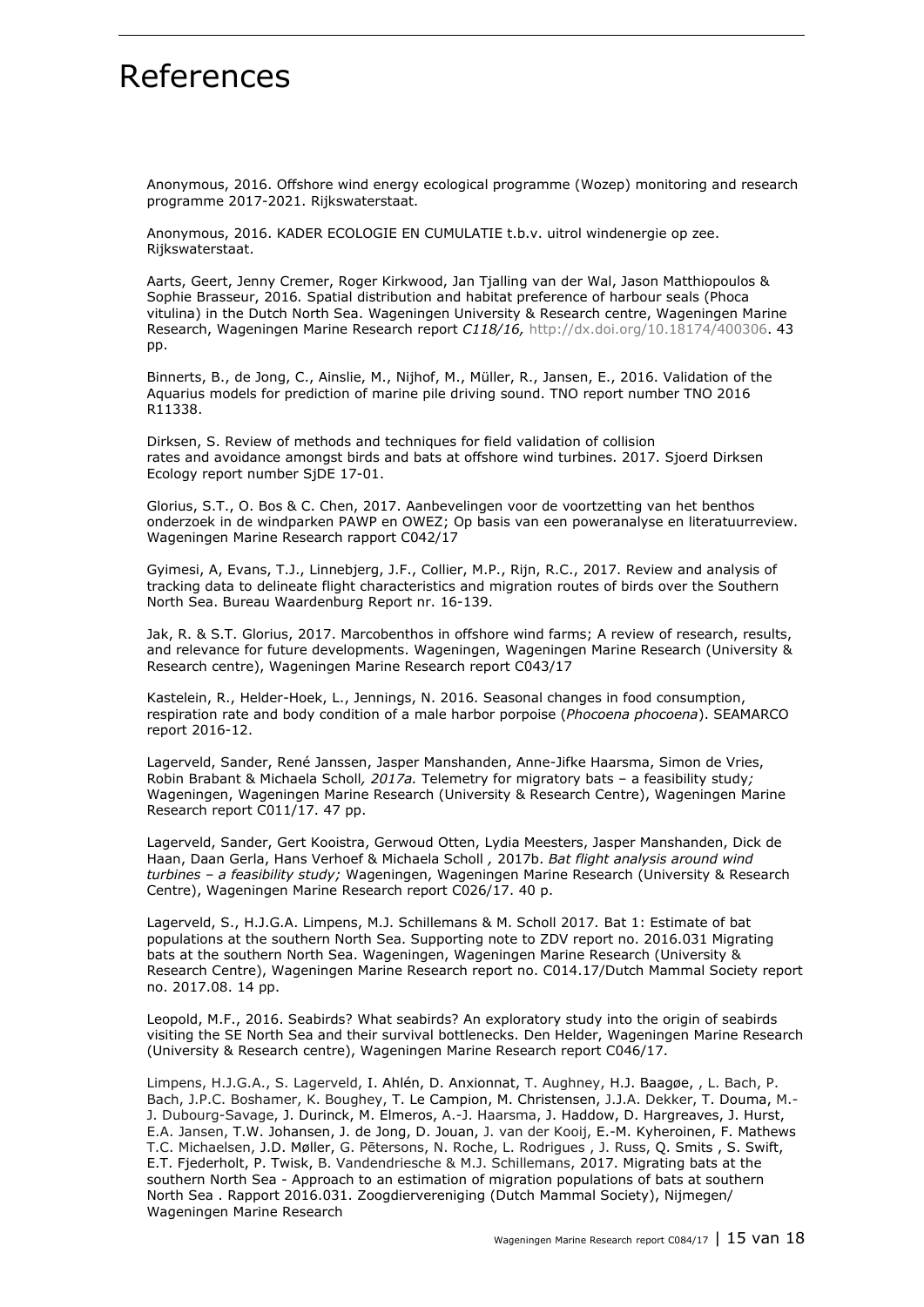Snoek, R., de Swart, R., Didderen, K., Lengkeek, W., Teunis, M., 2016. *Potential effects of electromagnetic fields in the Dutch North Sea Phase 1: Desk Study*. WaterProof Marine Consultancy & Research BV. and Bureau Waardenburg BV, WP2016\_1031

van den Heuvel-Greve, M.J., L. IJsseldijk, C. Kwadijk, M. Kotterman, 2016. Contaminants in harbour porpoises beached along the Dutch coast; A first overview of contaminants in all age classes. Wageningen, Wageningen Marine Research (University & Research centre), Wageningen Marine Research report (Concept)

IJsseldijk, L.L., Gröne, A., 2016. Investigation into hearing damage and life history of Dutch stranded harbour porpoises. Utrecht university, Faculty of Veterinary Medicine, Department of Pathobiology.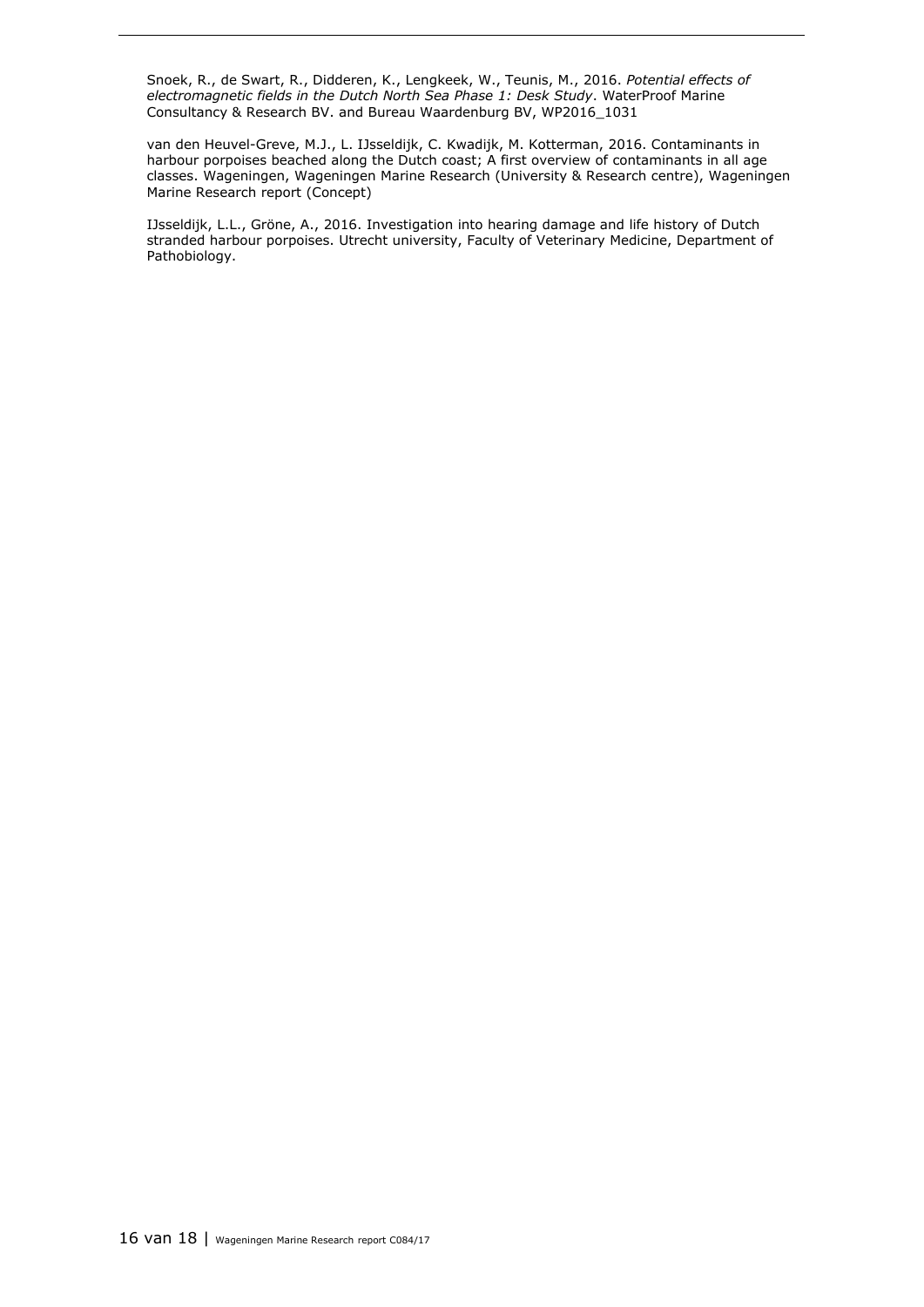## Justification

Report [C084/17](#page-1-1) Project Number: 4315100056

The scientific quality of this report has been peer reviewed by a member of the Management Team of Wageningen Marine Research.

Approved: Drs. Jakob Asjes Manager Integration

Signature:

Japones 1998

Date: 1 November 2017